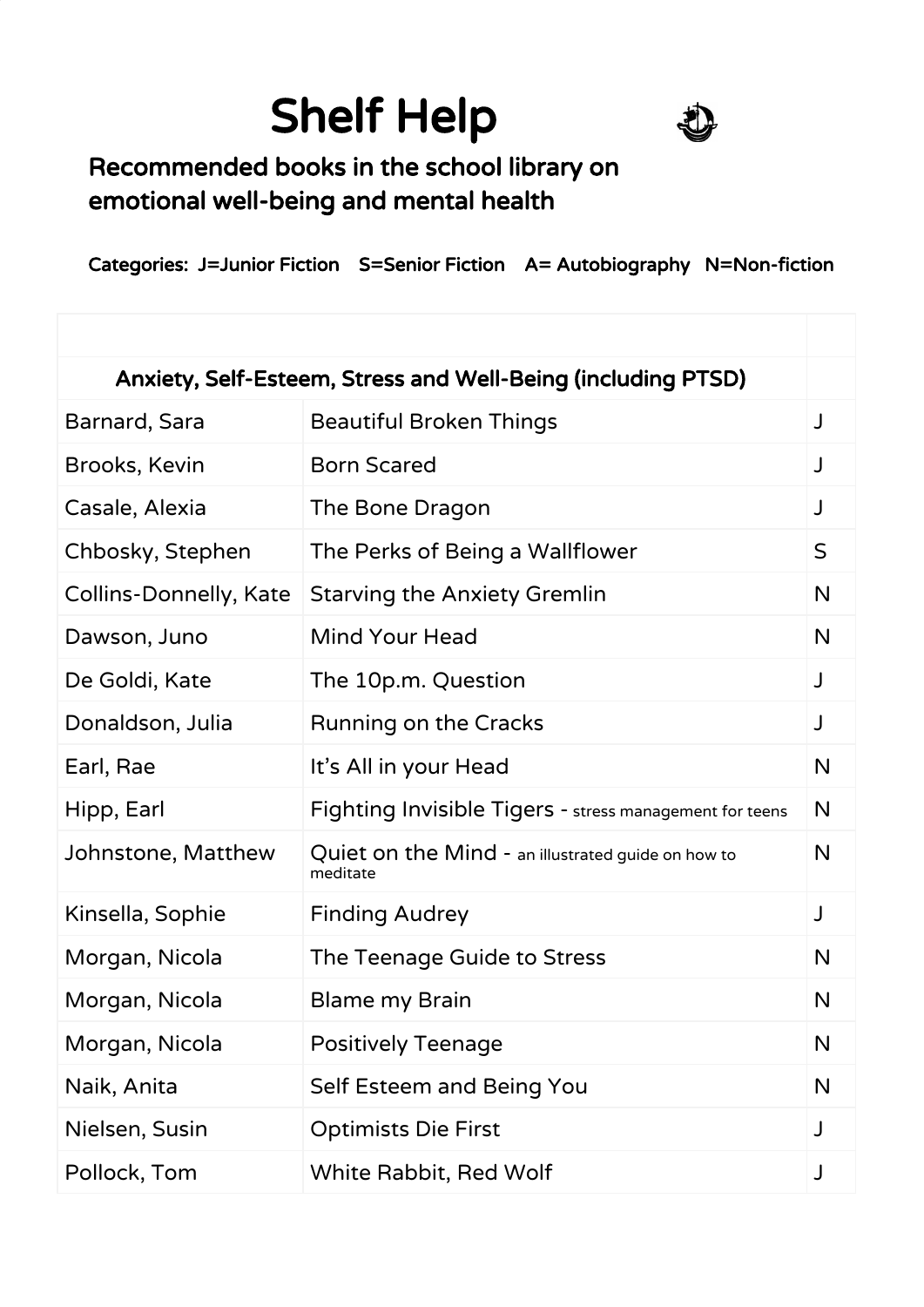| Reichardt, Marisa                 | <b>Under Water</b>                                                                   | J            |
|-----------------------------------|--------------------------------------------------------------------------------------|--------------|
| Rowell, Rainbow                   | Fangirl                                                                              | J            |
| Sedley, Ben                       | Stuff that Sucks - accepting what you can't change and<br>committing to what you can | N            |
| Shannon, Jennifer                 | The Anxiety Survival Guide for Teens                                                 | N            |
| Wolitzer, Meg                     | <b>Belzhar</b>                                                                       | J            |
|                                   |                                                                                      |              |
| <b>Autistic Spectrum Disorder</b> |                                                                                      |              |
| Choldenko, Gennifer               | Al Capone Does my Shirts (and sequels)                                               | J            |
| Critchley, Emma                   | Notes on My Family                                                                   | J            |
| Erskine, Kathryn                  | Mockingbird                                                                          | J            |
| Haddon, Mark                      | The curious incident of the dog in the night-time                                    | $\mathsf S$  |
| Higashida, Naoki                  | The Reason I Jump                                                                    | N            |
| Jackson, Luke                     | Freaks, Geeks and Asperger Syndrome                                                  | N            |
| Lucas, Rachael                    | The State of Grace                                                                   | J            |
| Nichols, Shana et al              | Girls Growing Up on the Autism Spectrum                                              | N            |
| Packham, Chris                    | Fingers in the Sparkle Jar                                                           | A            |
| Picoult, Jodi                     | <b>House Rules</b>                                                                   | $\mathsf S$  |
| Simsion, Graeme                   | The Rosie Project (and sequel)                                                       | $\mathsf{S}$ |
| Slater, Kim                       | Smart                                                                                |              |
| Sloan, Holly Goldberg             | Counting by 7s                                                                       | J            |
|                                   |                                                                                      |              |
|                                   |                                                                                      |              |
|                                   |                                                                                      |              |
|                                   |                                                                                      |              |
|                                   |                                                                                      |              |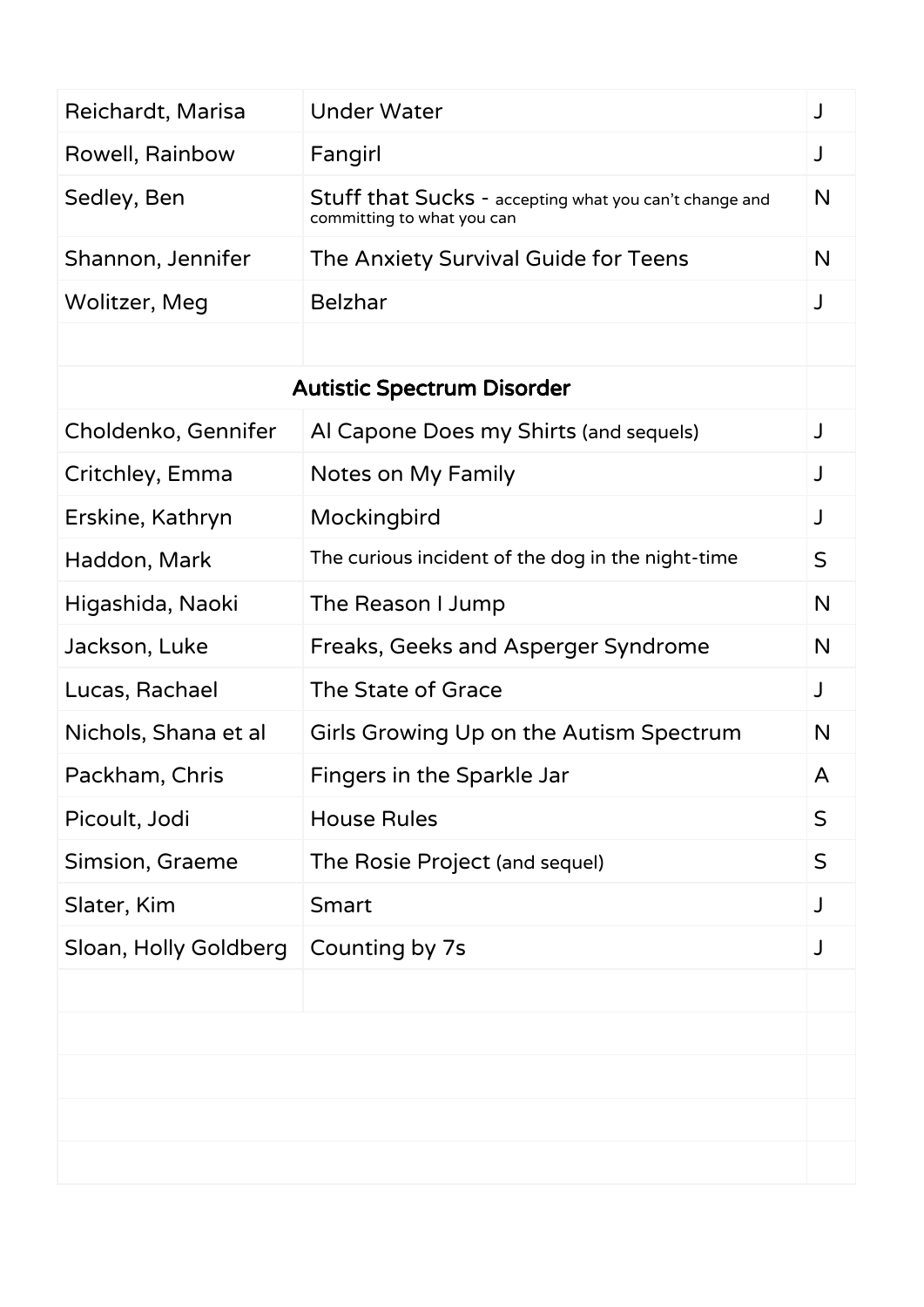| <b>Bereavement and Terminal Illness</b> |                                       |   |
|-----------------------------------------|---------------------------------------|---|
| Ainsworth, Eve                          | Tender                                | J |
| Avery, Lara                             | The Memory Book                       |   |
| Benwell, Sarah                          | The Last Leaves Falling               | J |
| Brahmachari, Sita                       | <b>Kite Spirit</b>                    |   |
| Bryce, Celia                            | Anthem for Jackson Dawes              |   |
| Creech, Sharon                          | <b>Walk Two Moons</b>                 | J |
| Downham, Jenny                          | Before I Die                          |   |
| Farrant, Nastasha                       | <b>After Iris</b>                     |   |
| <b>Furniss, Claire</b>                  | The Year of the Rat                   | J |
| Green, John                             | The Fault in Our Stars                |   |
| Nelson, Jandy                           | The Sky is Everywhere                 |   |
| Ness, Patrick                           | <b>A Monster Calls</b>                |   |
| Pitcher, Annabel                        | My Sister Lives on the Mantelpiece    |   |
| Rossland, Ingeli                        | Minus Me                              |   |
|                                         |                                       |   |
|                                         | <b>Bipolar Disorder</b>               |   |
| Bourne, Holly                           | Are we all lemmings and snowflakes?   | J |
| Brown, Susan Taylor                     | Hugging the Rock                      |   |
| Dhami, Narinder                         | Bang, Bang, You're Dead               |   |
| Forney, Ellen                           | Marbles - a Graphic Memoir            | N |
| Long, Hayley                            | Lottie Biggs is Not Mad (and sequels) | J |
| Niven, Jenny                            | All the Bright Places                 | J |
| Suzuma, Tabitha                         | A Note of Madness (and sequel)        | J |
| Wilson, Jacqueline                      | The Illustrated Mum                   |   |
|                                         |                                       |   |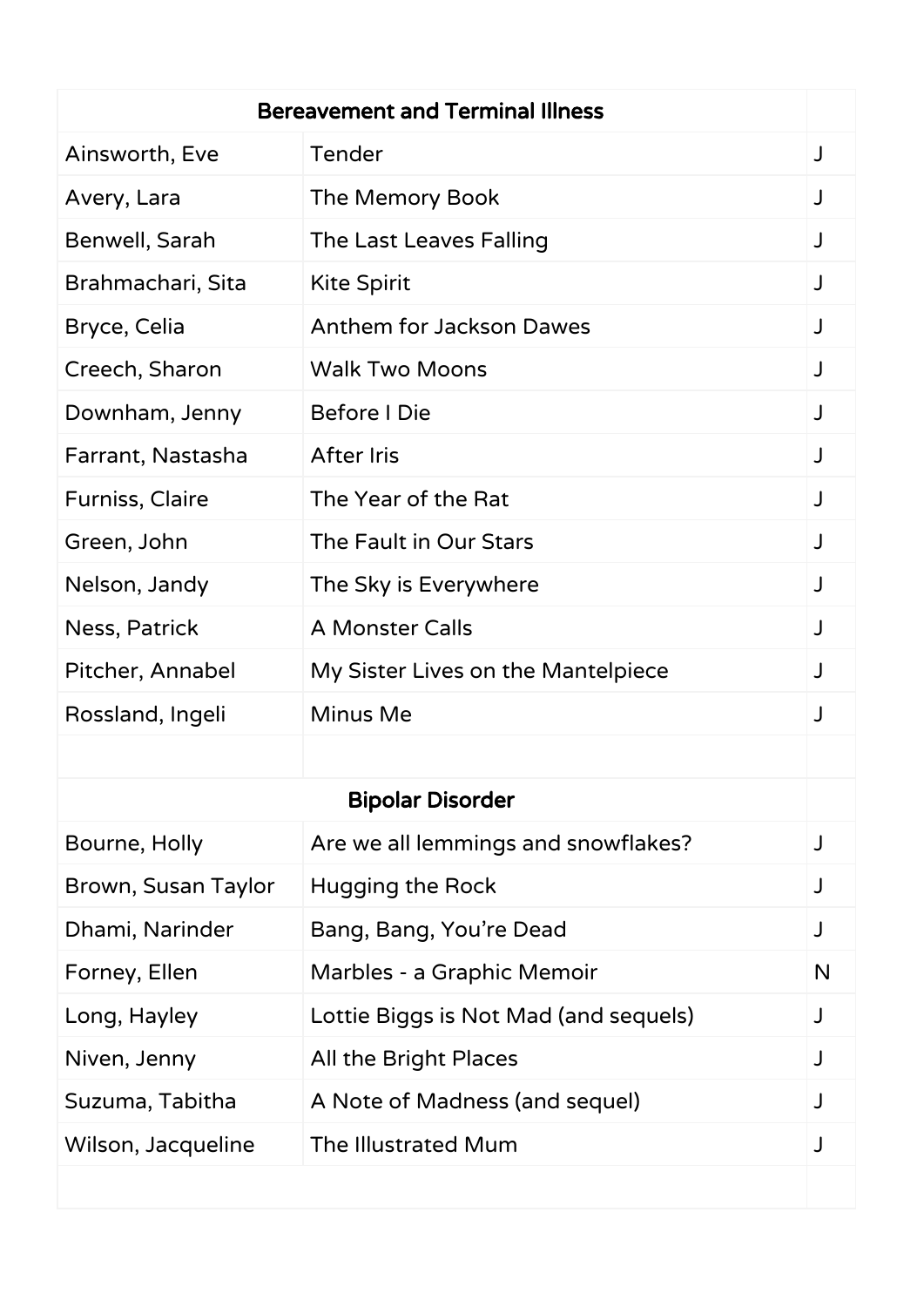| <b>Depression</b>                   |                                 |             |
|-------------------------------------|---------------------------------|-------------|
| Breel, Kevin                        | <b>Boy Meets Depression</b>     | N           |
| Gliori, Debi                        | <b>Night Shift</b>              | N           |
| Kelly, Rachel                       | <b>Black Rainbow</b>            | N           |
| Monaque, Mathilde                   | Trouble in My Head              | N           |
| Plath, Sylvia                       | The Bell Jar                    | $\mathsf S$ |
| Vizzini, Ned                        | It's a Funny Kind of Story      | J           |
|                                     |                                 |             |
|                                     | <b>Eating Disorders</b>         |             |
| Anderson, Laurie H                  | Wintergirls                     | J           |
| Barter, Constance                   | <b>Mealtimes and Milestones</b> | N           |
| Dockrill, Laura                     | <b>Big Bones</b>                | J           |
| Fairfield. Lesley                   | Tyranny (graphic novel)         | J           |
| Halban, Emily                       | Perfect - Anorexia and Me       | N           |
| Haston, Meg                         | Paper Weight                    | J           |
| Hennessy, Claire                    | <b>Nothing Tastes as Good</b>   |             |
| Howard, Charli                      | <b>Misfit</b>                   | N           |
| Price, Nora                         | Zoe Letting Go                  | J           |
| Tucker, Nancy                       | The Time in Between             | N           |
| Valenzuela, Ali                     | Weighing it up                  | N           |
| Woolf, Emma                         | An Apple a Day                  | N           |
|                                     |                                 |             |
|                                     |                                 |             |
|                                     |                                 |             |
| Hyperkinetic Disorders / ADHD / ADD |                                 |             |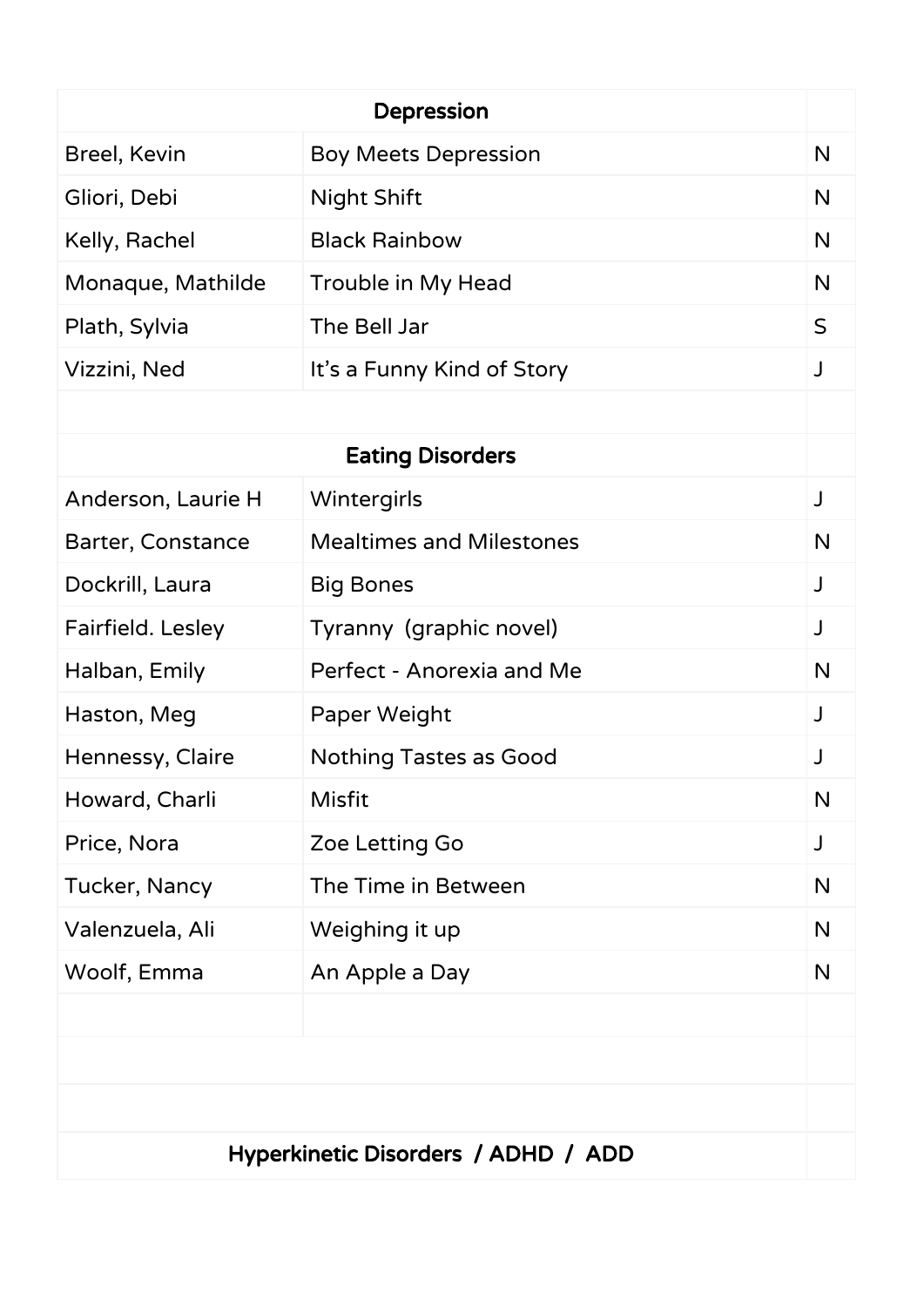| Quinn, P / Stern, M  | Putting on the Brakes - understanding and taking<br>control of your ADD or ADHD | N            |
|----------------------|---------------------------------------------------------------------------------|--------------|
| Sutcliffe, William   | Concentr8                                                                       | J            |
|                      |                                                                                 |              |
|                      | LGBTQ+                                                                          |              |
| Albertalli, Becky    | Simon vs the Homo Sapiens Agenda (also<br>published as Love, Simon)             |              |
| Banks, lain M        | The Wasp Factory                                                                | $\mathsf{S}$ |
| Bertie, Alex         | Trans Mission - my quest to a beard                                             | $\mathsf{N}$ |
| Brown, Rita Mae      | Rubyfruit Jungle                                                                | $\mathsf{S}$ |
| Brugman, Alyssa      | Alex as Well                                                                    | J            |
| Clarke, Cat          | Falling                                                                         | J            |
| Danforth, Emily M    | The Miseducation of Cameron Post                                                |              |
| Dawson, James        | All of the Above                                                                | J            |
| Dawson, James        | This Book is Gay                                                                | $\mathsf{N}$ |
| Donoghue, Emma       | Kissing the Witch: Old Tales in New Skins                                       | $\mathsf{S}$ |
| Ehrlich, Robert      | <b>Eight Preposterous Propositions</b>                                          | N            |
| Forster, E M         | <b>Maurice</b>                                                                  | S            |
| Green, J/Levithan, D | Will Grayson, Will Grayson                                                      | J            |
| Hennessy, Claire     | <b>Like Other Girls</b>                                                         | J            |
| Kessler, Liz         | Read me Like a Book                                                             |              |
| Levithan, David      | Boy Meets Boy                                                                   |              |
| Levithan, David      | <b>Two Boys Kissing</b>                                                         | J            |
| Long, Hayley         | What's Up With Jody Barton                                                      |              |
| Nelson, Jandy        | I'll Give You the Sun                                                           | J            |
| Ness, Patrick        | <b>More Than This</b>                                                           |              |
| Ness, Patrick        | Release                                                                         | J            |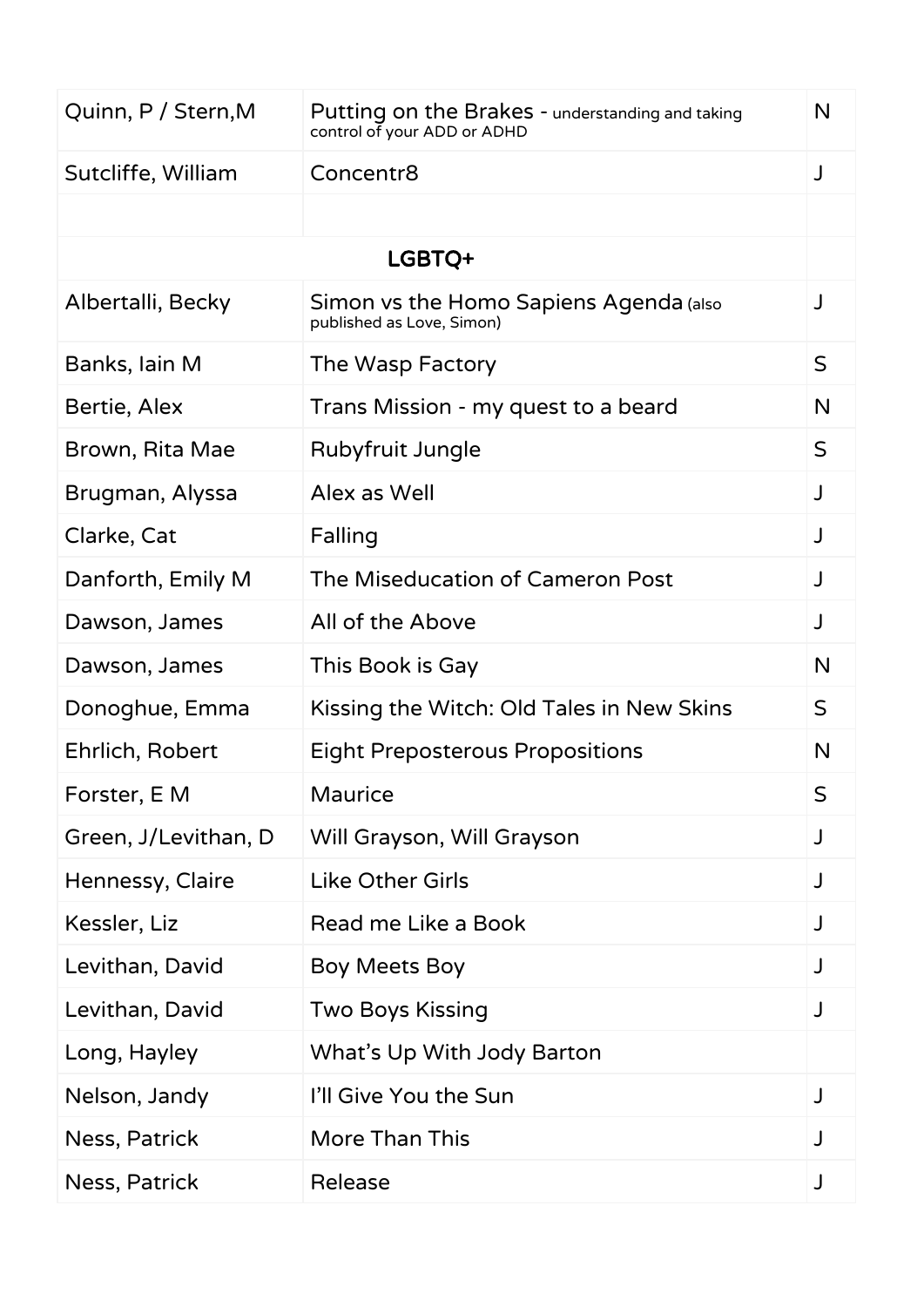| Nicholls, Sarah           | Things a Bright Girl Can Do               | J            |
|---------------------------|-------------------------------------------|--------------|
| Nielsen, Susin            | We are all Made of Molecules              |              |
| Packham, Simon            | Only We Know                              | J            |
| Rosoff, Meg               | What I Was                                | J            |
| Russo, Meredith           | If I was Your Girl                        | J            |
| Sutcliffe, Lucy           | <b>Girl Loves Girl</b>                    | A            |
| Waters, Sarah             | Fingersmith                               | $\mathsf{S}$ |
| Waters, Sarah             | <b>Tipping the Velvet</b>                 | $\mathsf{S}$ |
| Wilkinson, Lilli          | Pink                                      | J            |
| Williamson, Lisa          | The Art of Being Normal                   | J            |
| Wilson, Jacqueline        | <b>Kiss</b>                               | J            |
| Winterson, Jeanette       | Oranges are not the Only Fruit            | $\mathsf S$  |
| Winterson, Jeanette       | Why be Happy When You Could be Normal?    | A            |
| Woolf, Virginia           | Orlando                                   | $\mathsf S$  |
|                           |                                           |              |
|                           | <b>OCD and Phobias</b>                    |              |
| Adam, David               | The Man who Couldn't Stop Washing         | N            |
| Bourne, Holly             | Am I Normal Yet?                          | J            |
| Curtis, Vanessa           | Zelah Green, Queen of Clean (and sequels) |              |
| Dhami, Narinder           | 13 Hours                                  | J            |
| Gornall, Louise           | <b>Under Rose-Tainted Skies</b>           | J            |
| Green, John               | Turtles all the way down                  |              |
| Ness, Philip              | The Rest of us Just Live Here             |              |
| Thompson, Lisa            | The Goldfish Boy                          | J            |
|                           |                                           |              |
| Schizophrenia / Psychosis |                                           |              |